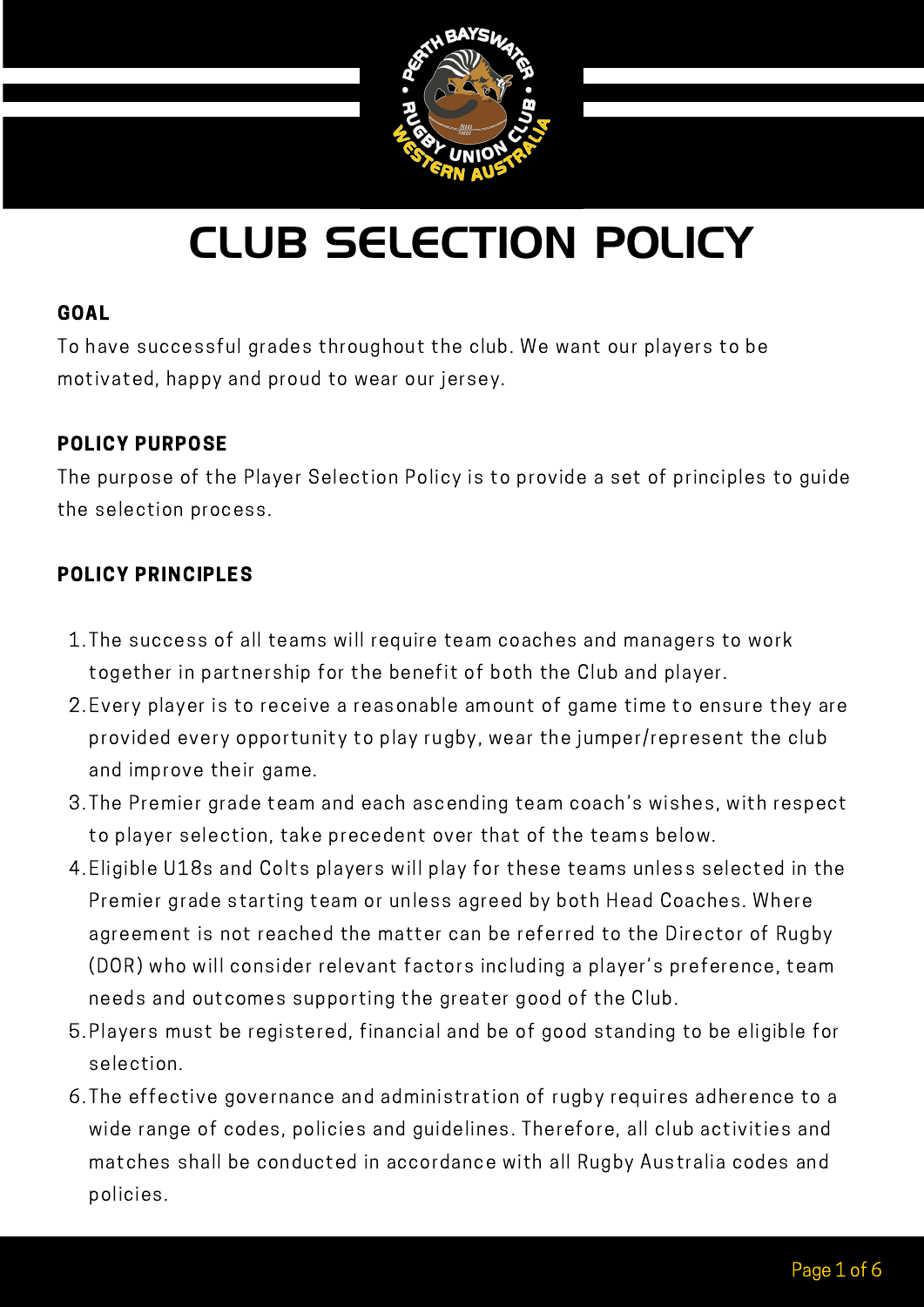

### OUR COMMITMENTS

- Every player has the opportunity to play at the highest level that their ability 1. allows.
- 2. Every player will be given appropriate game time in their preferred position to prove their value and improve their potential.
- 3. Every player will be given open, honest and timely communication regarding team selections.
- certain positions will be honoured, at all times, unless there are extenuating Commitments made by coaches to players in respect to game time or playing in 4. circumstances.

### OUR EXPECTATIONS

- All players are registered and financial have paid their registrations in full. 1.
- Attend all trainings and meetings as required by team management. If they are 2. unable to do so, they will communicate this with adequate notice.
- Attend after match functions and team presentations each Saturday in the 3. clubrooms and support club events.
- All Players have the right to raise selection concerns/issues but must do so in a 4. respectful way. Players are encouraged to direct queries onto their Head Coach or Assistant Coach in the first instance. If a player is unhappy with the outcome, they can discuss this with the Club Captain or refer to the DOR. The Club Captain will notify the DOR of any issues of concern to ensure these can be handled effectively and resolved in a timely manner.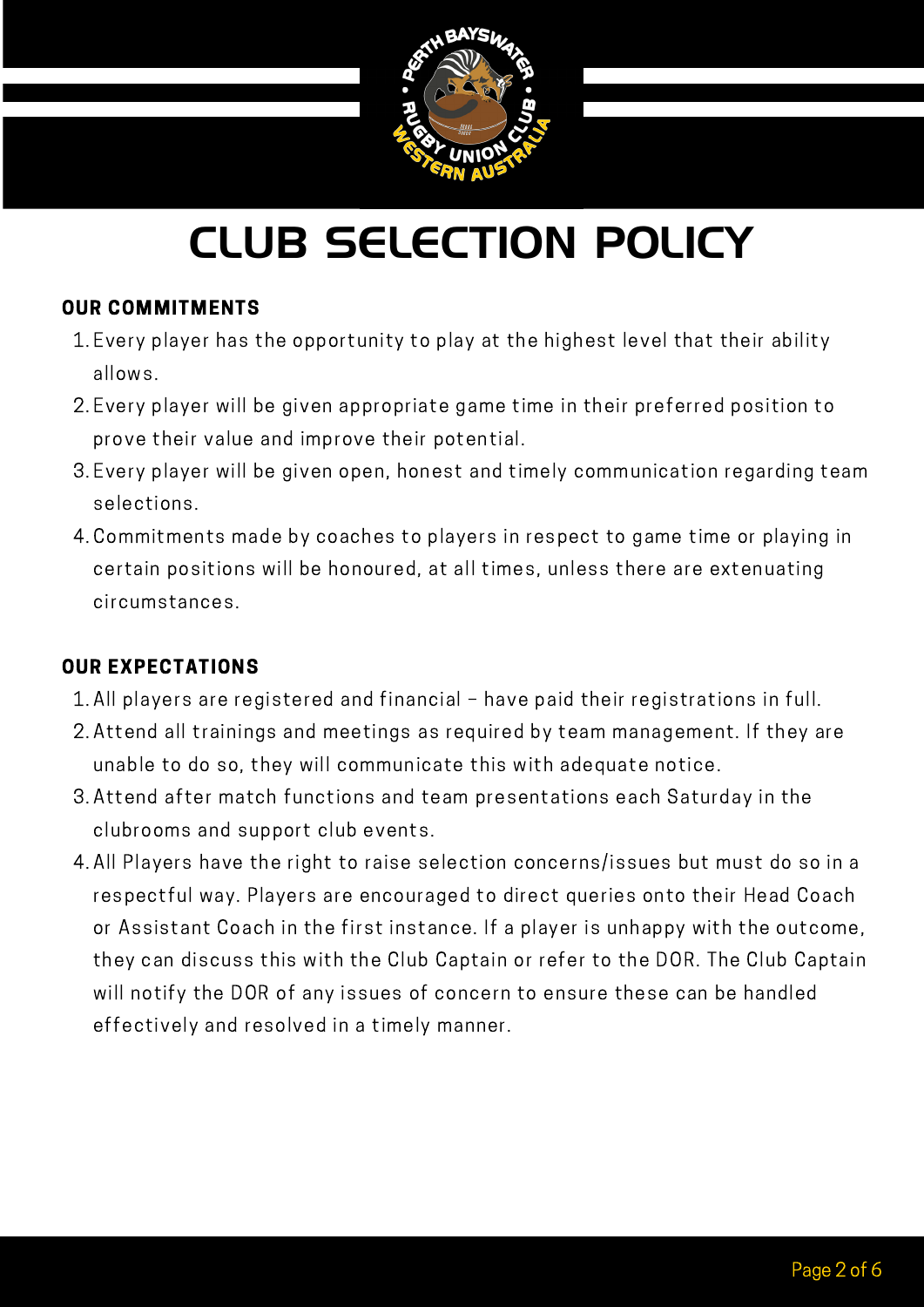

### APPLICATION

- Initial team lists for Premier, Reserve and Colt's grade teams should be prepared 1. and communicated to all coaches by 6pm Thursday. Final team lists will be confirmed prior to the start of Thursday's training. The Head Coach from each team will announce the starting team lists before training commences.
- aemotion) and the communication to the player) s impacted is the responsionity<br>of the Head Coach of each team. In the absence of the Head Coach or as agreed 2. The management and movement of players between teams (promotion or demotion) and the communication to the player/s impacted is the responsibility this may be undertaken by an Assistant Coach.
- Effective communication with players is essential and needs to be relevant and 3. timely (preferably before Tuesday's training session). Where appropriate discussions with a player relating to demotion should involve a third person such as another team coach.
- Coaches need to monitor the playing time of all players to ensure every player is 4. receiving a reasonable amount of game time each week.
- Players will not be selected on the bench as a 'fresh' reserve and be excluded 5. from participating in a lower grade match unless agreed by the player.
- A coach can make a request to select a player(s) as fresh reserves and this will 6. be assessed by the coaches impacted. This will consider the interests of all parties and in particular the wishes of the player. The assessment will consider:
	- Effect on the lower grade team
	- Game time proposed for "fresh reserve"
	- Depth of squad available
	- Positions to be covered
	- The opposition each team is playing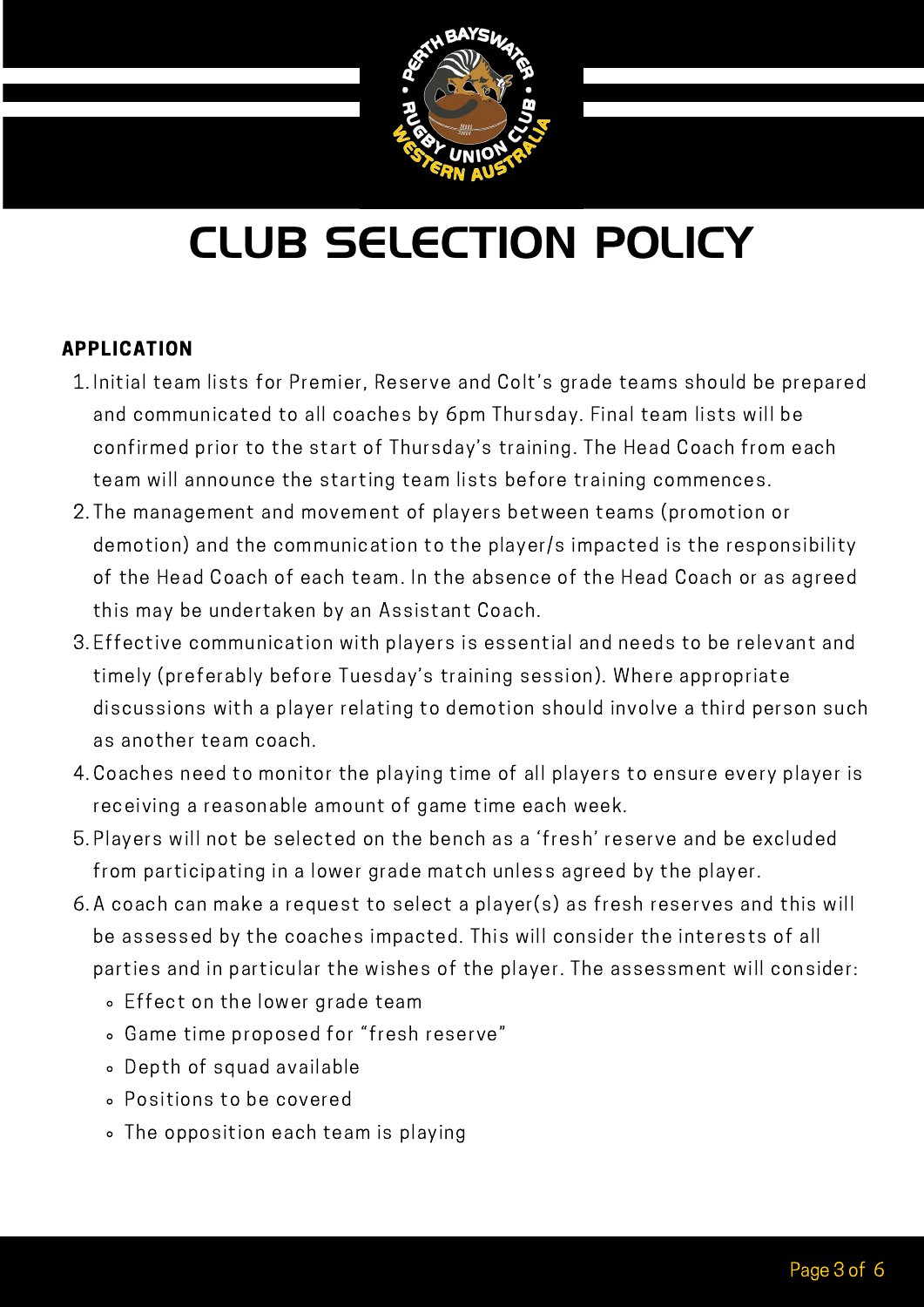

- Additional players required from lower grade to standby; and
- Players' fitness and injury status. This excludes situations where a player has benched for a lower grade team but not taken the field as a replacement or substitute and is then selected as a reserve for a higher-grade team.
- erth Bayswater Club<br>Head Coaches) however the player must play a minimum half a game in the lower Players are permitted to play a reduced number of minutes in a lower grade team 7. and then bench for the higher-grade team (by mutual agreement between the grade before they can bench for the higher grade. This is to assist coaches in building effective combinations/team structure, supporting player development, enjoyment and maintaining team morale.
- 8. New players joining the Club in-season must have played a minimum of one game in Reserve or Colts grade before being selected for Premier grade - unless directed otherwise by RugbyWA.
- Coaches will consider a variety of factors when deciding the selection of players 9. including but not limited to fitness, skill, attitude, leadership qualities, performance levels, ability to execute game plans, injury etc. Coaches will be permitted, in certain circumstances, to select available players on the basis of team needs only including players with specialist skills i.e. front rowers or goal kickers.
- 10. No player will be promoted or dropped more than one grade unless there are extraordinary circumstances that will be sanctioned by the DOR. When this occurs, the player will be consulted by the DOR and provided clear feedback on the reasons for the promotion/demotion. This does not apply in situations where an aged grade player (Colts or U18s) is dropped from Premier grade and returns to their respective Colts or U18 team. In these cases, communication will be as normal and come from a Premier grade coach.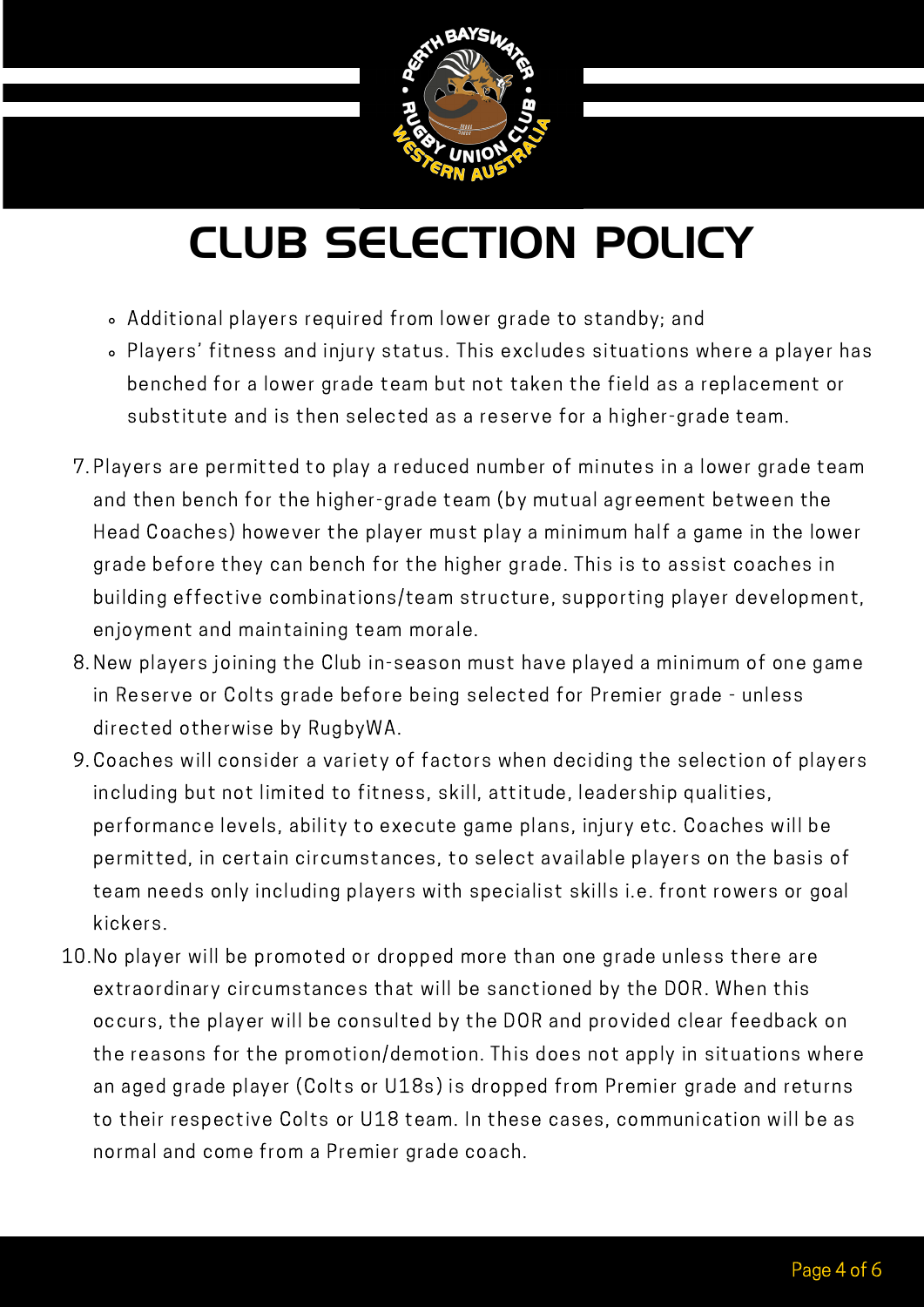

### FIFO & SHIFT WORKERS

- 1. The Club recognises that some members who are capable and committed rugby players may have employment that regularly requires them to work away from home or for extended hours and shiftwork. This prevents them from attending all training sessions and games.
- excluded from selection. This does not afford these players any special privileges Players who are FIFO or shift workers, who work regular rosters but are fully 2. committed to playing at the highest level possible will not be penalised or rather it will not automatically disqualify them from selection.
- 3. Players will only be considered for selection at the level they last played or higher if:
	- They attend every training session when at home or not rostered to work;
	- They maintain their fitness levels whilst working away or absent due to work commitments;
	- They fulfil their team responsibilities including reviewing match footage and participate (remotely) in team meetings/briefings;
	- Their playing performance meets the standards expected from coaches within a specified grade;
	- Their selection will form the strongest possible team from the players available; and
	- They are free of injury and fit to play.
- 4. Players that do not work FIFO or shiftwork and who are occasionally affected by work commitments are to notify team managers and/or coaches of their circumstances as per normal team rules.